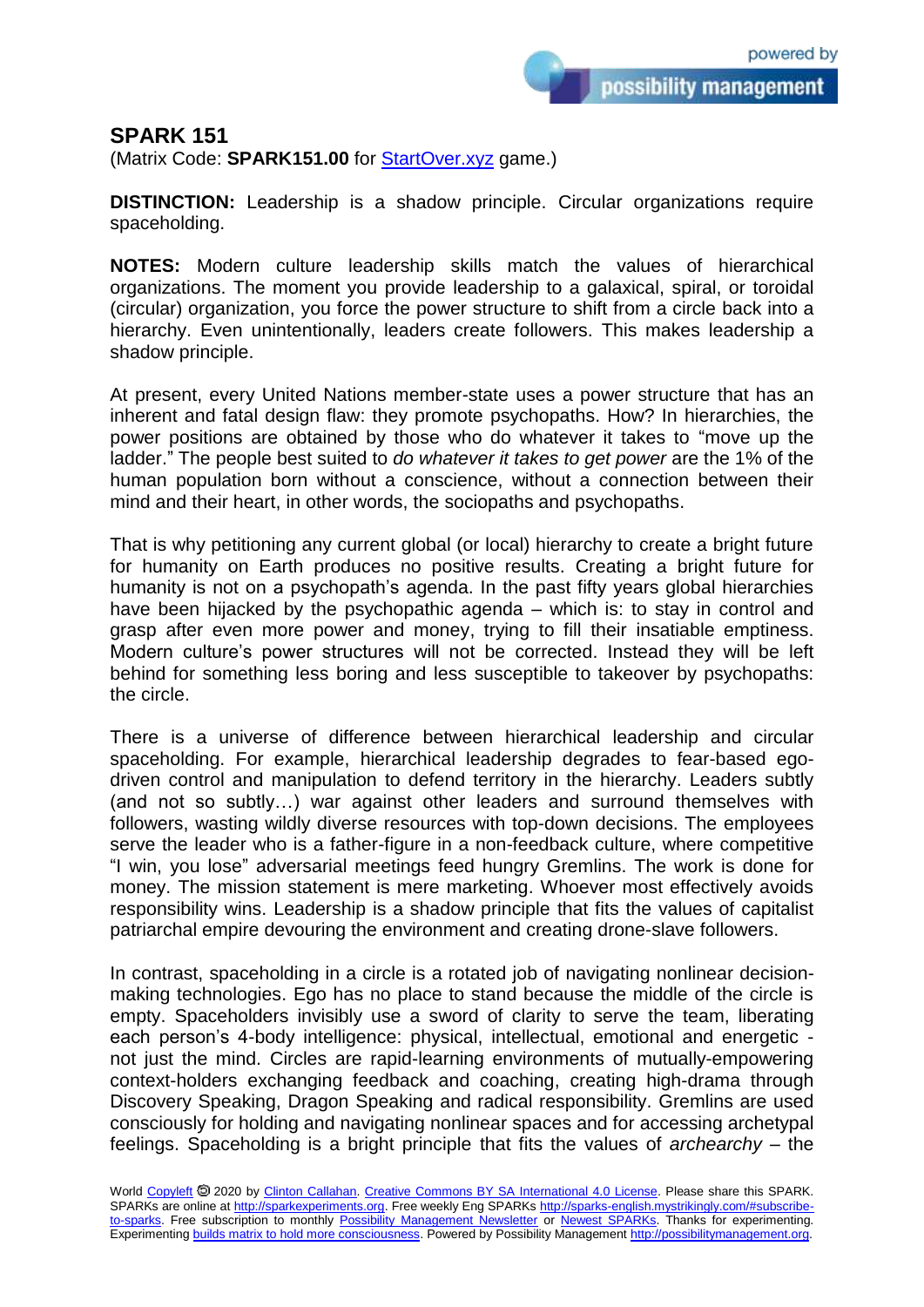culture that comes after *matriarchy* and *patriarchy,* where archetypally initiated women and men create winning-happening gameworlds.

In a circle, the spaceholder and context holder can be, but often are not, the same person. The objective in circles is to build up as many context holders as possible. There are no power positions in a circle because a circle has no end. The only thing you get to be in a circle is yourself.

Circles make use of at least 13 nonlinear decision-making procedures beyond the three traditional forms (unanimous, autocratic, or majority vote). Consensus is not one of the 13 because straight consensus does not work very well. Its outcome is too easily manipulated by the form of the question. For example, if the question is, "Should the tree be cut down?" one veto keeps the tree standing. But if the question is, "Should the tree be left standing?" one veto gets the tree cut down.

Instead, the circle selects or invents whichever process best serves current needs, for example: *Frying Pan, Phoenix Process, M.E.S.S. Process* (Mayan Extraordinary Synergy System)*, Reign of Resistance, The Problem Is The Solution, Kaitiakitanga, Ticking Questions, Follow Your Feet, Push-Pull, Necessity Process, Bellyaching, Journey Into The Earth,* and *The Exception Makes The Rule*. After some practice it becomes clear that nonlinear decision-making technologies craft unexpectedlyintelligent results that shape a new future through integrating an expansion or shift of awareness, rather than simply incrementalizing from the past.

Seed crystals of next culture centered on adulthood-initiation already dot the Earth making it easier for the rest of us to expand our understanding about what is really going on and what else is possible.

The wish and capacity of mature human beings to create and experience diverse cultural spaces is increasing. Mobile, Temporary, and Permanent Autonomous Zones (http://en.wikipedia.org/wiki/Permanent\_autonomous\_zone) already thrive and are rapidly expanding in diversity, number and duration all around the world. Perhaps your most effective escape from the bowels of the capitalist patriarchal empire include stepping with more commitment into spaceholding roles in your local autonomous zones.

## **EXPERIMENTS:**

**SPARK151.01** Reflect intensely this week on your subtle behaviors in personal and professional interactions. Notice when you are habitually behaving as a leader rather than as a spaceholder, especially in situations where it is not called for, or perhaps even destructive to more egalitarian and collaborative ways of relating. If this seems difficult, or if your leadership behavior eludes you, ask one or two people in the environment to help you catch yourself. The purpose is not to beat yourself up or even to try to change what you are doing. The purpose is to simply become aware of the pervasive ways "leadership" as a positive quality has invaded your life and what it might be causing for you and your Gremlin as a shadow principle in contrast with the marketing it receives from modern culture.

World [Copyleft](https://en.wikipedia.org/wiki/Copyleft) <sup>5</sup> 2020 by [Clinton Callahan.](http://clintoncallahan.mystrikingly.com/) [Creative Commons BY SA International 4.0 License.](https://creativecommons.org/licenses/by-sa/4.0/) Please share this SPARK. SPARKs are online at [http://sparkexperiments.org.](http://sparks-english.mystrikingly.com/) Free weekly Eng SPARKs [http://sparks-english.mystrikingly.com/#subscribe](http://sparks-english.mystrikingly.com/#subscribe-to-sparks)[to-sparks.](http://sparks-english.mystrikingly.com/#subscribe-to-sparks) Free subscription to monthly [Possibility Management Newsletter](https://possibilitymanagement.org/news/) or [Newest SPARKs.](https://www.clintoncallahan.org/newsletter-1) Thanks for experimenting. Experimentin[g builds matrix to hold more consciousness.](http://spaceport.mystrikingly.com/) Powered by Possibility Managemen[t http://possibilitymanagement.org.](http://possibilitymanagement.org/)